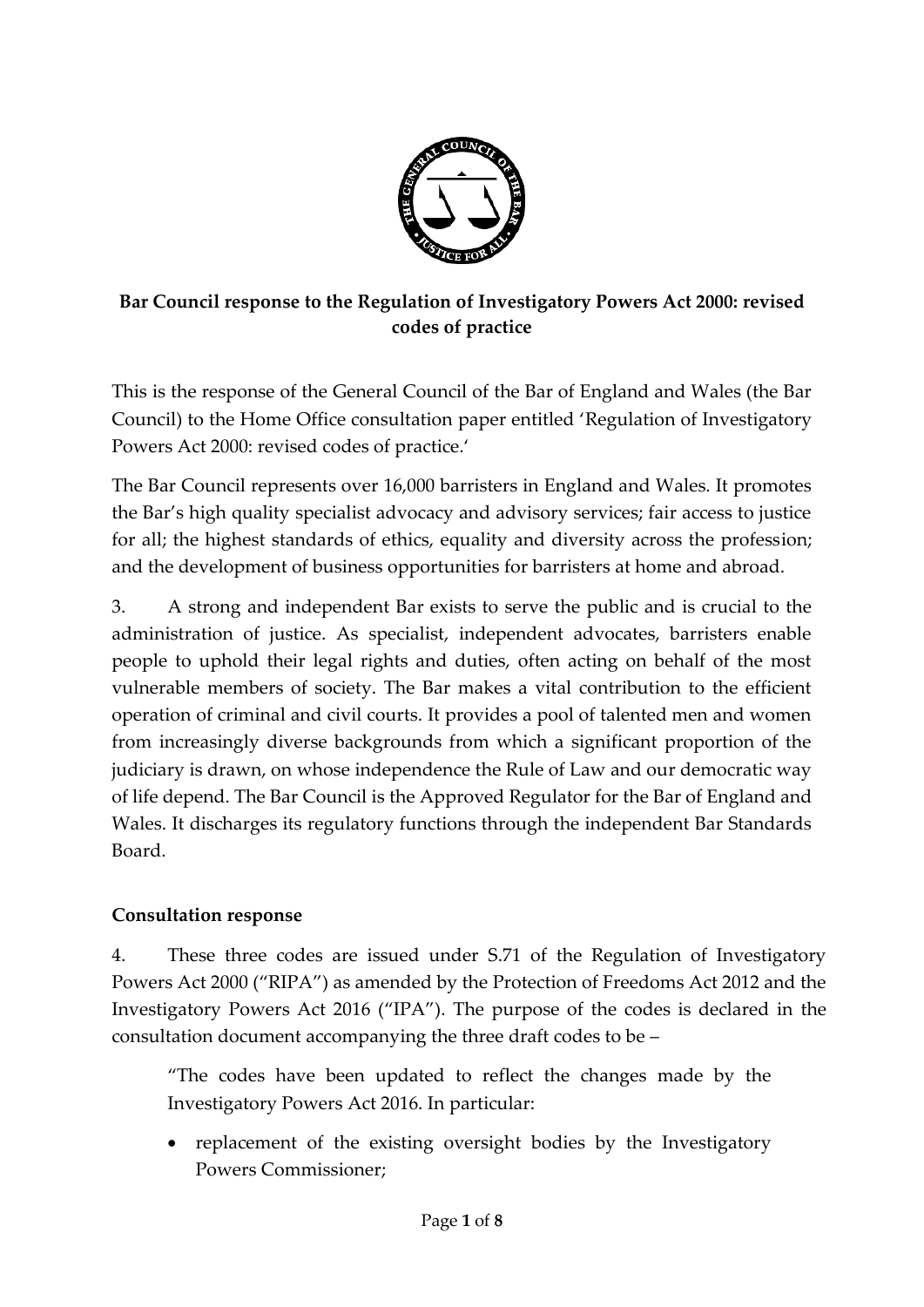- new statutory error reporting requirements;
- changes made to the authorisation of equipment interference (i.e. the covert interference with equipment for the purpose of obtaining communications, equipment data or other information) and the interaction of this power with existing property interference powers;
- enhanced safeguards, such as requirements for authorising activity that may lead to the acquisition of material subject to legal privilege, communications of a member of a legislature, confidential journalistic material or other confidential material, and for the handling, retention or destruction of material obtained through use of the powers.

5. In addition we have made some changes which reflect developments since the codes were last revised. These are mainly technical changes which reflect best practice. They include in particular:

- expanded guidance on the use of surveillance and CHIS powers in online investigations;
- amendments intended to reinforce the protection of those acting as CHIS."

6. These codes do generally achieve those purposes. At some stage they will need to be considered in the light of any findings of the Undercover Policing Inquiry chaired by Sir John Mitting - <https://www.ucpi.org.uk/>.

## **LPP material**

- 7. According to paragraph 2 of Sch 7 to IPA
	- "2 (1) Each code must include—

(a) provision designed to protect the public interest in the confidentiality of sources of journalistic information, and (b) provision about particular considerations applicable to any data which relates to a member of a profession which routinely holds items subject to legal privilege or relevant confidential information.

(2) A code about the exercise of functions conferred by virtue of Part 2, Part 5 or Chapter 1 or 3 of Part 6 must also contain provision about when circumstances are to be regarded as "exceptional and compelling circumstances" for the purposes of any provision of that Part or Chapter that restricts the exercise of functions in relation to items subject to legal privilege by reference to the existence of such circumstances."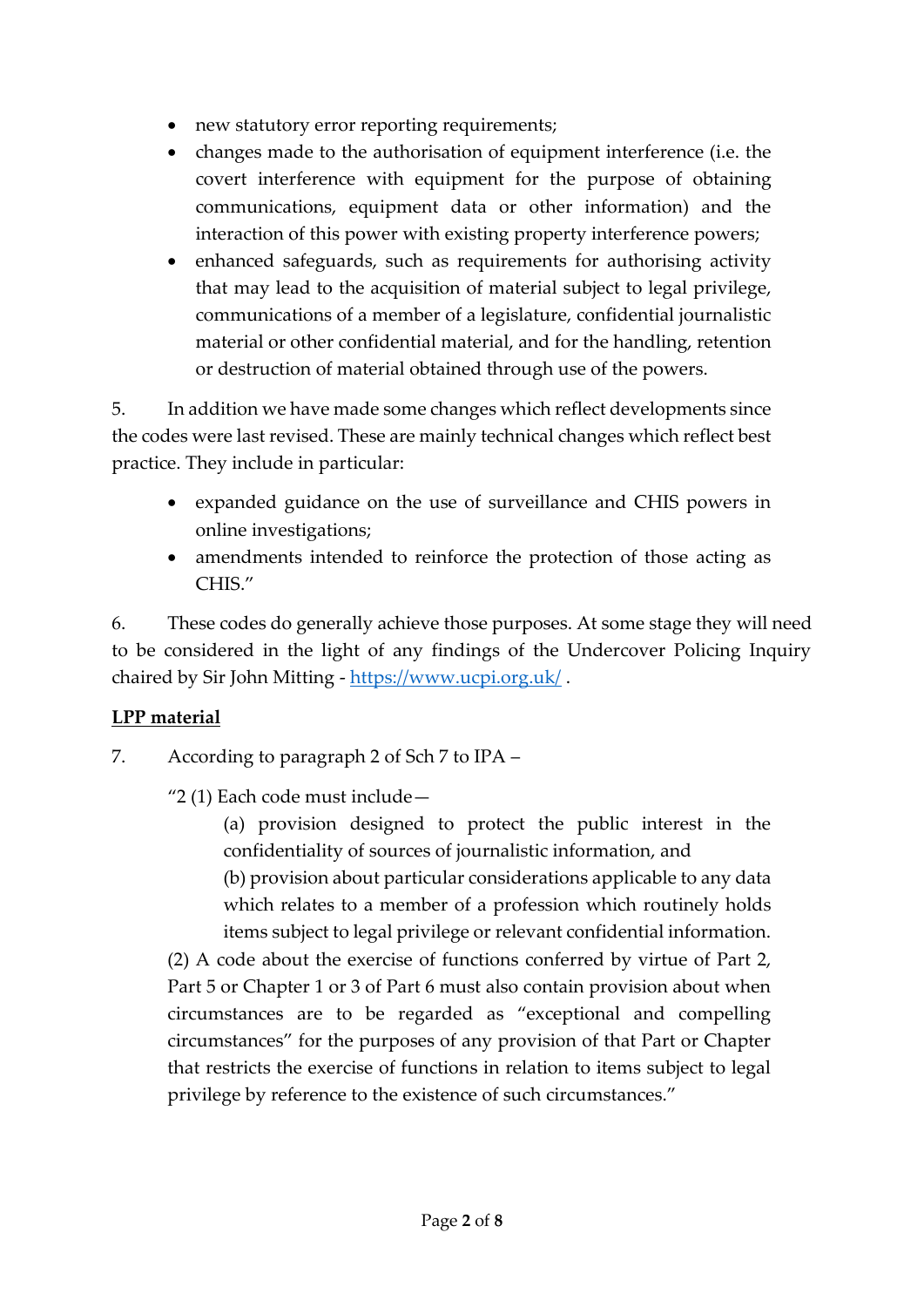8. The codes seek to satisfy this obligation in the following manner when considering communications subject to legal privilege –

(a) Covert Human Intelligence Sources Code, para 8.56 –

Circumstances which can be regarded as "exceptional and compelling" will only arise in a very restricted range of cases, where there is a threat to life or limb or in the interests of national security. The exceptional and compelling test can only be met when the public interest in obtaining the information sought outweighs the public interest in maintaining the confidentiality of legally privileged material, and when there are no other reasonable means of obtaining the required information.

(b) Covert Surveillance and Property Interference Code , para 9.51-

The exceptional and compelling test can only be met when the public interest in obtaining the information sought outweighs the public interest in maintaining the confidentiality of legally privileged material, and when there are no other reasonable means of obtaining the required information.

9. Each of the above two codes gives the same example –

*Example: A public authority may need to deliberately monitor legally privileged communications where the legal consultation might yield intelligence that could prevent harm to a potential victim or victims, in addition to the privileged material. For example, if they have intelligence to suggest that an individual is about to conduct a terrorist attack and the consultation may reveal information that could assist in averting the attack (e.g. by revealing details about the location and movements of the individual) then they might want to monitor the legally privileged communications.* 

10. That example will be regarded as uncontroversial. If it is intended to indicate the limits of such exceptions, then we can agree. The fact that a single example is provided demonstrates how rarely communications which are subject to LPP should be accessible to the state. However, even in this example it is arguable that monitoring the communication as distinct from the communications data is not necessary to achieve the stated purpose. Para 8.70 of the Covert Human Intelligence Sources Code and para 9.72 of the Covert Surveillance and Property Interference Code require a legal adviser to the public authority which has obtained material to be consulted when it is believed that LPP material is obtained or retained. The codes go on to state that in cases of doubt as to whether LPP applies, the authority "may" seek advice from the Investigatory Powers Commissioner. In such cases of doubt, it should be mandatory for the authority to seek the Commissioner's advice, rather than to proceed to access or retain the material in a state of uncertainty with the potential consequences for the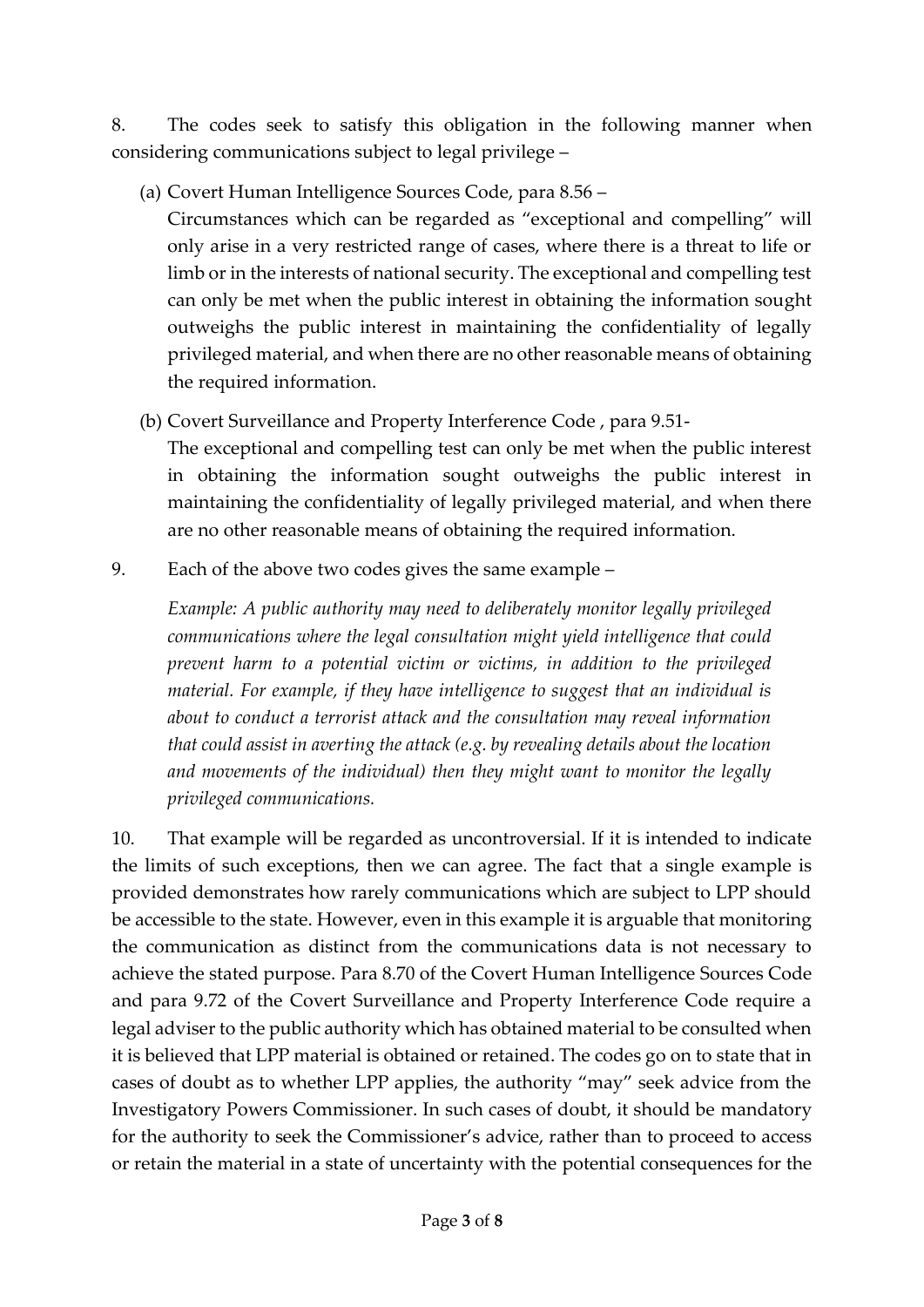individual concerned, as well as the potential loss of trust in the activities of the authority. The codes should be amended accordingly.

## **Errors and the roles of the Investigatory Powers Commissioner and the Investigatory Powers Tribunal**

11. Section 231 of IPA requires the Investigatory Powers Commissioner to notify a person in respect of whom a "serious error" has been made by a public authority whose conduct is subject to review by a judicial commissioner under IPA or any other enactment. An error is not serious unless the Commissioner considers that "the error has caused significant prejudice or harm to the person concerned". What constitutes an "error" for these purposes is defined in s.231. This obligation to notify is subject to a public interest exception (s.231(4)). In addition to notifying the person of the error the Commissioner must inform that person of the right to appeal to the Investigatory Powers Tribunal. Inevitably, this obligation can only apply to errors of which the Commissioner is aware.

12. Each of the codes contains a section on errors and the duty to report serious errors to the Investigatory Powers Commissioner who will then decide whether the error requires to be notified to the person who is prejudiced or harmed by it. This selfreporting (reflecting s.235(6) of IPA) is potentially inadequate. However, the judicial commissioners appointed under part 8 of IPA have oversight functions (ss.229 and 235) which will enable them to check independently whether errors are being appropriately reported to the Commissioner. Given the calibre of the judicial commissioners currently appointed under IPA we have no doubt that duty will be exercised diligently.

#### **References to statutory instruments**

13. At various places the draft codes refer to statutory instruments (which are identified in this document). However, it provides no link to them and does not cite the specific parts of the SIs which are relied upon. If the text of the SIs is not to be annexed, a web link to the SI should be included in the code. Especially in cases of urgency, it is unsatisfactory to expect those seeking authorisation to search a web engine to find the statutory instrument invoked in the relevant code.

## **(1) Covert Human Intelligence Sources Code ("CHIS")**

#### **General**

14. A CHIS is used for covert manipulation of a relationship to gain any information. This is not necessarily the same as obtaining private information. It is nevertheless subject to Art.8 ECHR protection (para 2.13) and therefore requires authorised use of the CHIS to be (i) in accordance with law, (ii) necessary and (iii)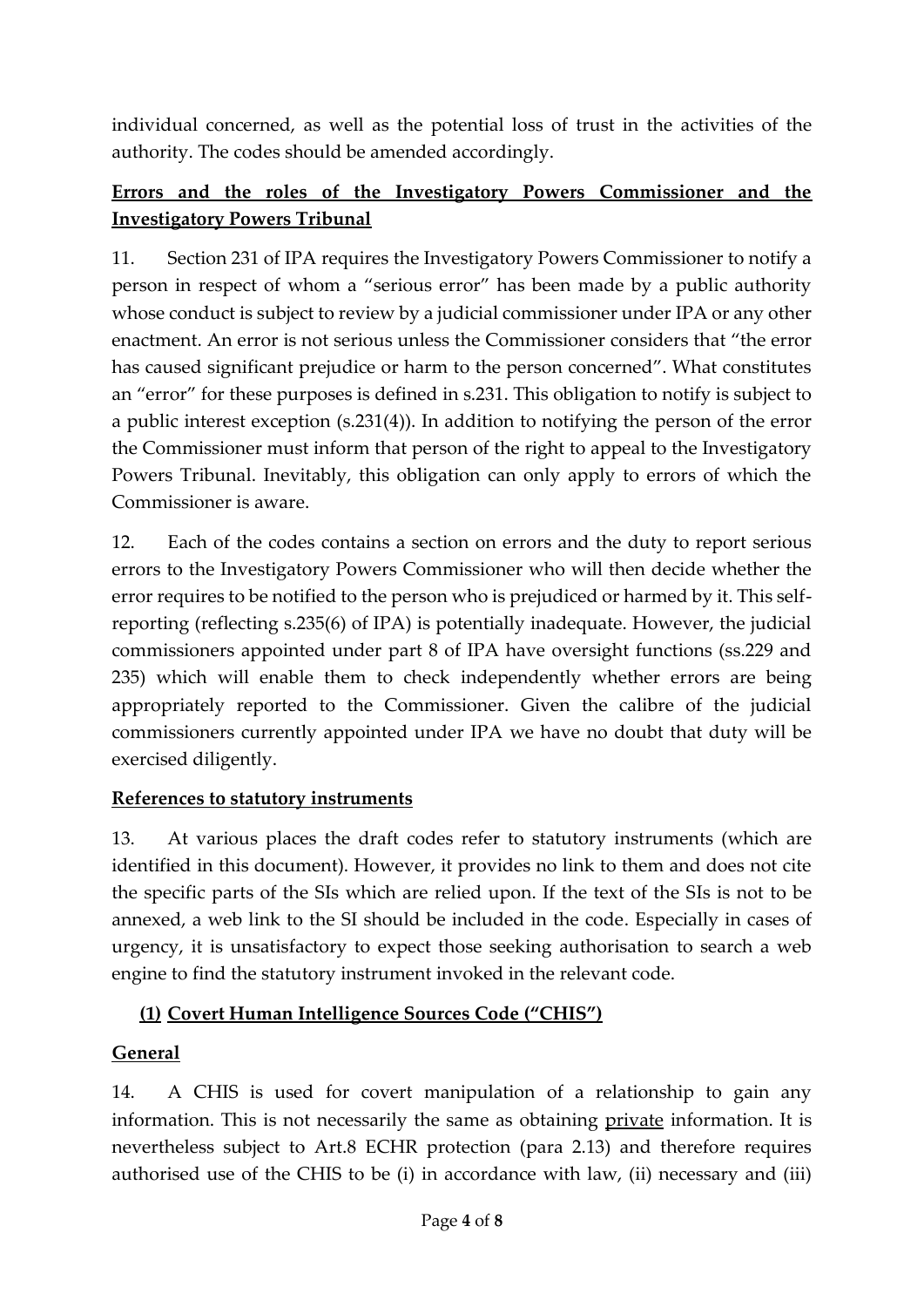proportionate to the goal, i.e. the harm to be prevented (paras 3.1 to 3.17). The code sets out clearly what is and what is not a CHIS.

15. The establishment of a relationship can be online as well as one of physical proximity (para 4.10).

16. Authorisations of a CHIS by a public authority named in the *Relevant Sources Order 2013*<sup>1</sup> (which includes police officers) must be reported to a Judicial Commissioner, i.e. one appointed under IPA (para 5.10). The judicial commissioner can comment on the authorisation but has no power of authorisation or rejection unless the application is for a period of surveillance of 12 months or longer.

### **LPP material**

**.** 

17. By way of reminder, Lord Phillips said in *R v McE* [2009] UKHL 15 at [27]

"The relevant Strasbourg jurisprudence covers interception of communications, covert surveillance and the right to private consultation with a lawyer. The cases demonstrate that there is no absolute prohibition on surveillance in any of these situations. Both article 6 and article 8 of the Convention may be engaged. So far as article 6 is concerned, surveillance on communications between lawyer and client will not necessarily interfere with the absolute right to a fair trial. So far as article 8 is concerned, the issue is whether interference can be justified under article 8(2)."

18. Where it is likely that privileged material will be obtained, an enhanced authorisation procedure is required (para 8.28 and Annex A). Para 8.28 refers to the *Regulation of Investigatory Powers (Covert Human Intelligence Sources: Matters Subject to Legal Privilege) Order 2010*<sup>2</sup> . This is unsatisfactory as the Secretary of State can approve applications for surveillance which involves LPP material made on behalf of the Intelligence Services, the Ministry of Defence, the Prison Service or a member of the armed forces without any requirement for approval by a judicial commissioner. This is inadequate and is inconsistent with the IPA. The absence of a role for judicial commissioners in such cases seems arbitrary. It may be challengeable under Art.6 or Art.8. The *Matters Subject to Legal Privilege) Order 2010* needs to be updated to incorporate a role for judicial commissioners in all cases involving LPP material before authorisation is final.

20. Paras 8.49 to 8.68 deal specifically with LPP material. Para 8.52 describes legal privilege as "particularly sensitive". When items acquired by a CHIS are identified by

<sup>1</sup> [http://www.legislation.gov.uk/uksi/2013/2788/pdfs/uksi\\_20132788\\_en.pdf](http://www.legislation.gov.uk/uksi/2013/2788/pdfs/uksi_20132788_en.pdf)

<sup>2</sup> 2010 No. 123 [http://www.legislation.gov.uk/uksi/2010/123/pdfs/uksi\\_20100123\\_en.pdf](http://www.legislation.gov.uk/uksi/2010/123/pdfs/uksi_20100123_en.pdf)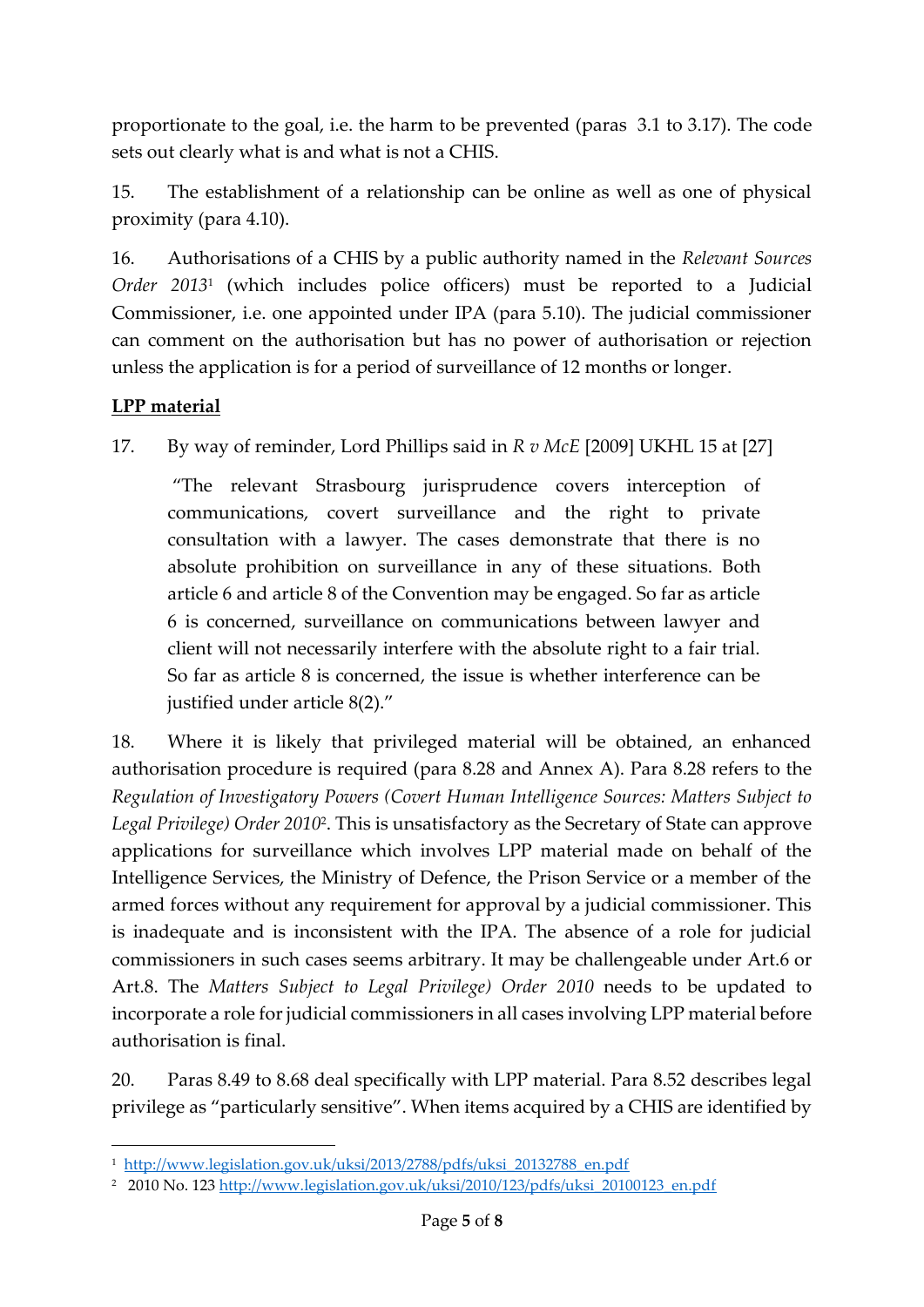a legal officer of the public authority authorising the CHIS as being subject to legal privilege, the matter must be reported to the Investigatory Powers Commissioner as soon as possible. This inadequate protection is therefore dependent on the assessment by the lawyer employed by the public authority. It would be better were the acquisition of all communications which are capable of being subject to LPP to be referred to the Investigatory Powers Commissioner (or to a judicial commissioner to whom the Investigatory Powers Commissioner delegates the task) to consider. LPP is not always an easy matter to determine, especially where it is alleged that the exception applies. It is unrealistic to leave that assessment to a lawyer employed by the public authority which seeks to take advantage of information obtained by a CHIS.

21. In the nature of a CHIS' relationship with the subject, it may be that most communications of which the CHIS becomes aware is unlikely to be subject to LPP. This is because sharing it with the CHIS would, in most cases, destroy the confidentiality essential to LPP.

## **(2) Covert Surveillance and Property Interference Code**

# **General**

22. The code applies to covert surveillance under part II of RIPA, and entry on or interference with property or wireless telegraphy under the Intelligence Services Act 1994 and the Police Act 1997. It does not apply to wireless or property interference under the IPA. For these purposes "covert surveillance" includes (i) directed surveillance which is intrusive but is intended to obtain private information about any person and (ii) intrusive surveillance which occurs in premises or a vehicle.

23. The statutory prohibition on any reference in legal proceedings to the existence of an interception warrant issued under IPA results in complexities exemplified in para 4.27 which would be avoided if such evidence were admissible. The Bar Council has consistently argued that intercept evidence should be admissible in court with the leave of the judge. The prohibition seems particularly illogical when the code provides for foreign surveillance teams to operate in the UK and obtain evidence for use in their own jurisdiction, which will include intercept evidence admissible in those jurisdictions but not in England and Wales (paras 5.25 to 5.27).

## **LPP material**

24. Authorisation for *intrusive* surveillance requires the approval of a judicial commissioner; authorisations for directed surveillance generally does not (paras 5.8 and 6.16). Applications for equipment and property interference warrants require approval by a judicial commissioner only if (i) the property is a dwelling, hotel of office premises or (ii) the authorised action is likely to result in any person incidentally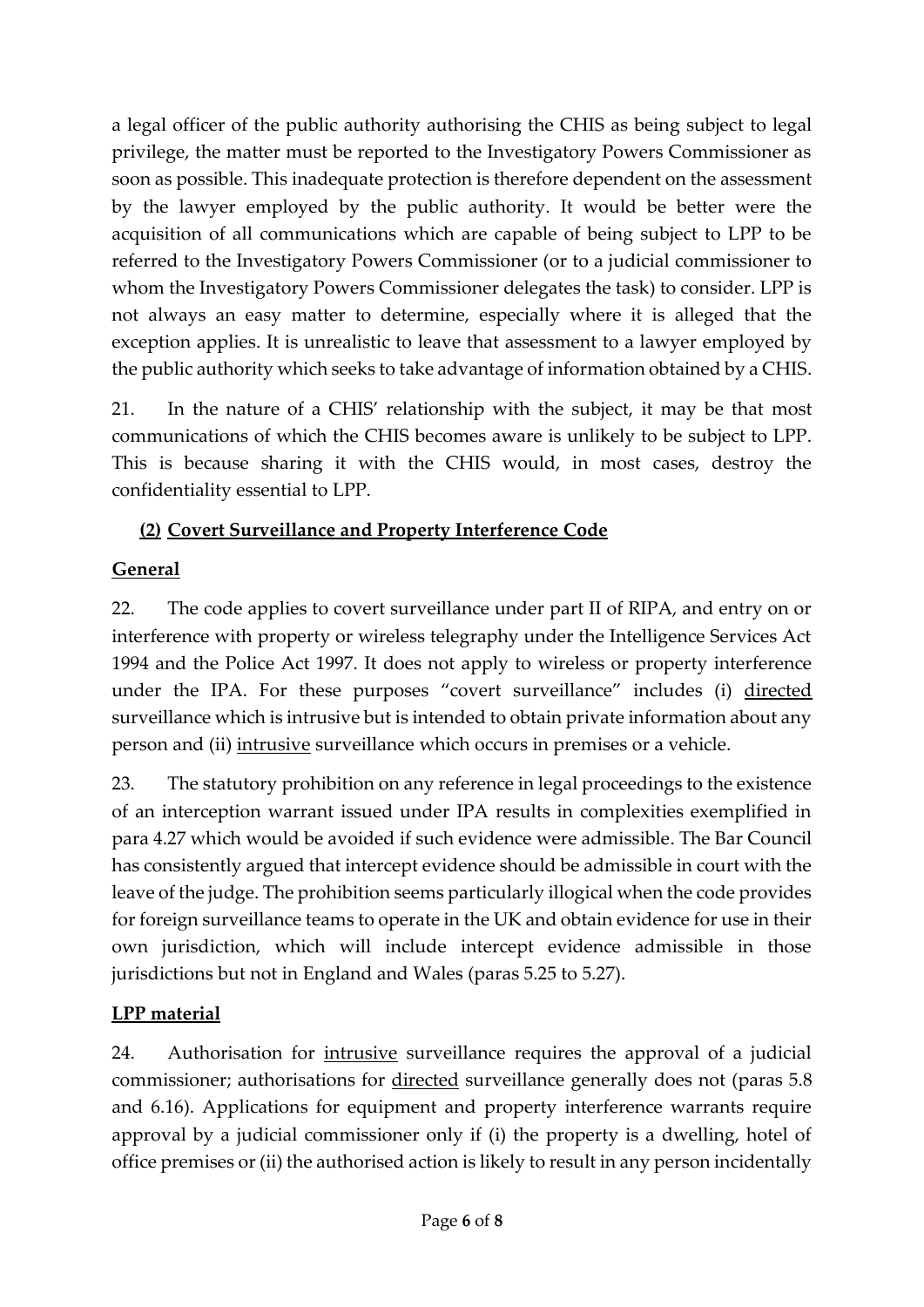acquiring knowledge of material subject to LPP, confidential personal information or confidential journalistic material (paras 7.24 and 9.23 to 9.28).

25. Para 9.51 refers to the *Regulation of Investigatory Powers (Extension of Authorisation Provisions: Legal Consultations) Order 2010*<sup>3</sup> . This Order provides that any directed surveillance taking place in premises used for legal consultations shall be treated as intrusive surveillance, and consequently require the approval of a judicial commissioner. The qualifying premises include courts or inquiry buildings, lawyers' professional premises, prisons, police stations and immigration detention centres.

26. Where there is an application for a combined authorisation approval of the judicial commissioner would be required for the intrusive part but not the directed part. This could result in a judicial commissioner concluding that the entire application is disproportionate but having no power to prevent the directed surveillance warrant taking effect (para 4.18). If these different types of warrants are the subject of separate applications, is the judicial commissioner to be informed of the existence of the application for directed surveillance when considering whether to approve the application concerning intrusive surveillance?

## **(3) Investigation of Protected Electronic Information Code**

27. This code governs the powers under RIPA to require a person to disclose encrypted or password protected material in an intelligible form. It might include the power to require a person to provide a password or details of encryption, usually when the person who possesses that information refuses to produce the material in an intelligible form, or if the person in possession of the material no longer has access to the key which is known only to another person. Issues will arise about the procedure to be adopted when the material is in the possession of a corporation, one or more of whose officers or employees has access to the key, i.e. who is the subject of an order – the corporation or the individual(s).

28. Para 4.27 deals with the necessary requirement that the information to which access is required should be identified precisely.

29. The draft code contains no provisions about material subject to LPP. That is not an objectionable omission. The pre-requisite of the use of the powers which are the subject of this draft code is that the protected information sought can lawfully be accessed. That in turn means the processes for obtaining necessary authorisation to obtain the information has already been obtained, or, in the case of urgency, will be obtainable. Failure to satisfy this pre-condition will render exercise of the powers

 $\overline{a}$ 

<sup>&</sup>lt;sup>3</sup> SI 2010 No.461 <u><https://www.legislation.gov.uk/uksi/2010/461/contents/made></u>